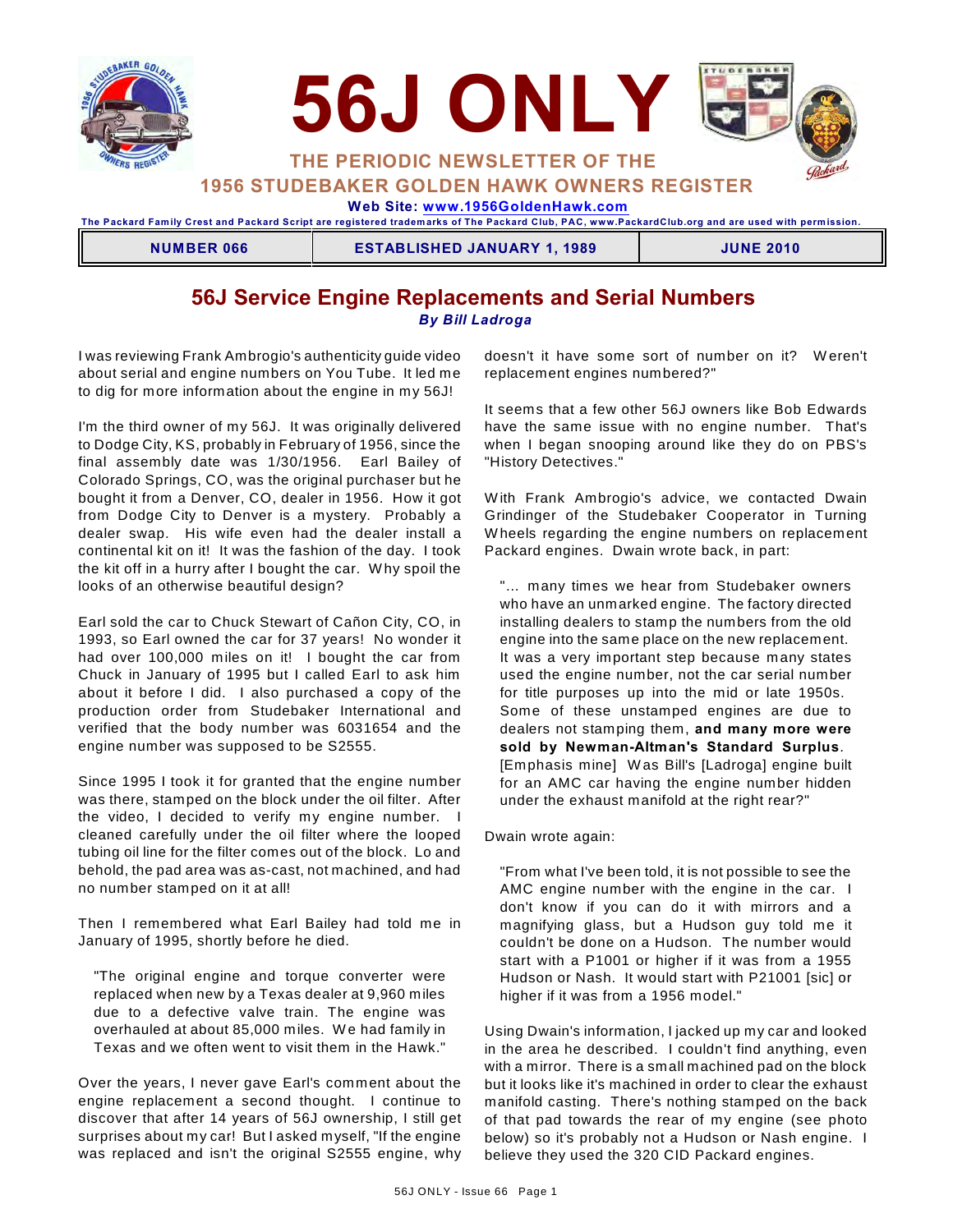

But I found something else while I was snooping around with my mirror in the hidden nooks and crannies. Apparently, my engine was originally painted a green-blue color that I can only describe as turquoise (see above)

and the present 56J factory red/orange that we all tend to call "authentic" was sprayed over it.

Relying on the resources and cooperation of our Packard owner brothers, I was able to get a copy of Packard Service Technical Bulletin 55T-33, dated July 14, 1955, entitled, "Service Engines, -- 55th Series." The bulletin resolved my replacement engine problem for me. A copy of it is shown below.

It seems that in 1955, Packard replaced some engines and called them "Service R e p l a c e m e n t Engines." You have to wonder if it was a large num ber of engines since they had to publish a Service Bulletin.

ackard SERVICE TECHNICAL  $\mathbb{D}_{\boldsymbol{\theta}}$ lletin  $\frac{552\times33}{\text{Dualer}}$  in

The 55T-33 Packard Service Technical Bulletin, dated July 24, 1955 stated:

*"Service replacement engines Part Number 458621, for models 5560 and 5580 are identical and were specified to be painted ivory color and equipped with Packard rocker covers. However, production built a number of these service engines (Part Number 458621) that were painted blue and had Clipper rocker covers.*

*In cases where the service replacement engine is painted the wrong color, we suggest you [the dealer] paint it the proper color and install the rocker covers from the engine that was removed.*

*Listed below are the engine color schemes as supplied in new production cars:*

*5540 - Clipper Deluxe, Clipper Super - Red with Clipper Covers*

*5560 - Clipper Custom - Blue with Clipper Covers*

*5580 - Packard - Ivory with Packard Covers*

*The casting number on top of the flywheel housing may be checked to further identify the engines. The 3-3/16" bore engine (5540) will have casting number 446521 while the 4" bore engine (5560-80) will have casting number 440275.*

The bulletin was signed by H. N. Johnson, Assistant Service Manager.

The so-called "blue" engine color from Packard was probably turquoise and since my engine shows some of the turquoise color under the reddish-orange color it is now, it had to be one of the "wrongly painted" 5560 Packard Clipper Custom 1955 service replacement engines. It also appears the Texas dealer that replaced the engine not only didn't stamp it with the original S2555 engine number, but may have used the valve covers from the original 1956 engine since they are plain and painted flat silver. It makes you wonder if a 56J owner has valve covers that have either "Packard" or "Clipper" on them may also have a replacement engine.

Recently I had to remove my Auto-Lite distributor for rebuilding. This cleared up the space in back of the engine and I was able to get a good view of the top of the flywheel housing. Sure enough, there was the 440275-A casting number and the date 11-2-55 on top. See the picture below.



Kevin W altm an, web master of the P a c k a r d Information web site, published the f o l l o w i n g information about 1 9 5 5 - 1 9 5 6 Packard engines from the Packard International web site, www.packardinfo.

This photo shows the casting number on judging Guide on com: **top of the flywheel which further proves I've got a 1955 Clipper Custom service replacement engine.**

From the PI Engine Judging Guide:

*1955 Seniors - Ivory (Rockers Black with Ivory Letters, Chrome Optional) 1955 Clipper Deluxe and Super - Red (Rockers Black with Stick-on "Clipper") 1955 Clipper Custom - Turquoise (Rockers Black with Stick-on "Clipper")*

*1956 Senior - Bronze (Rockers Silver with Red Letters, Chrome Optional) 1956 Executive - Metallic Green (Rockers Silver with Red Letters)*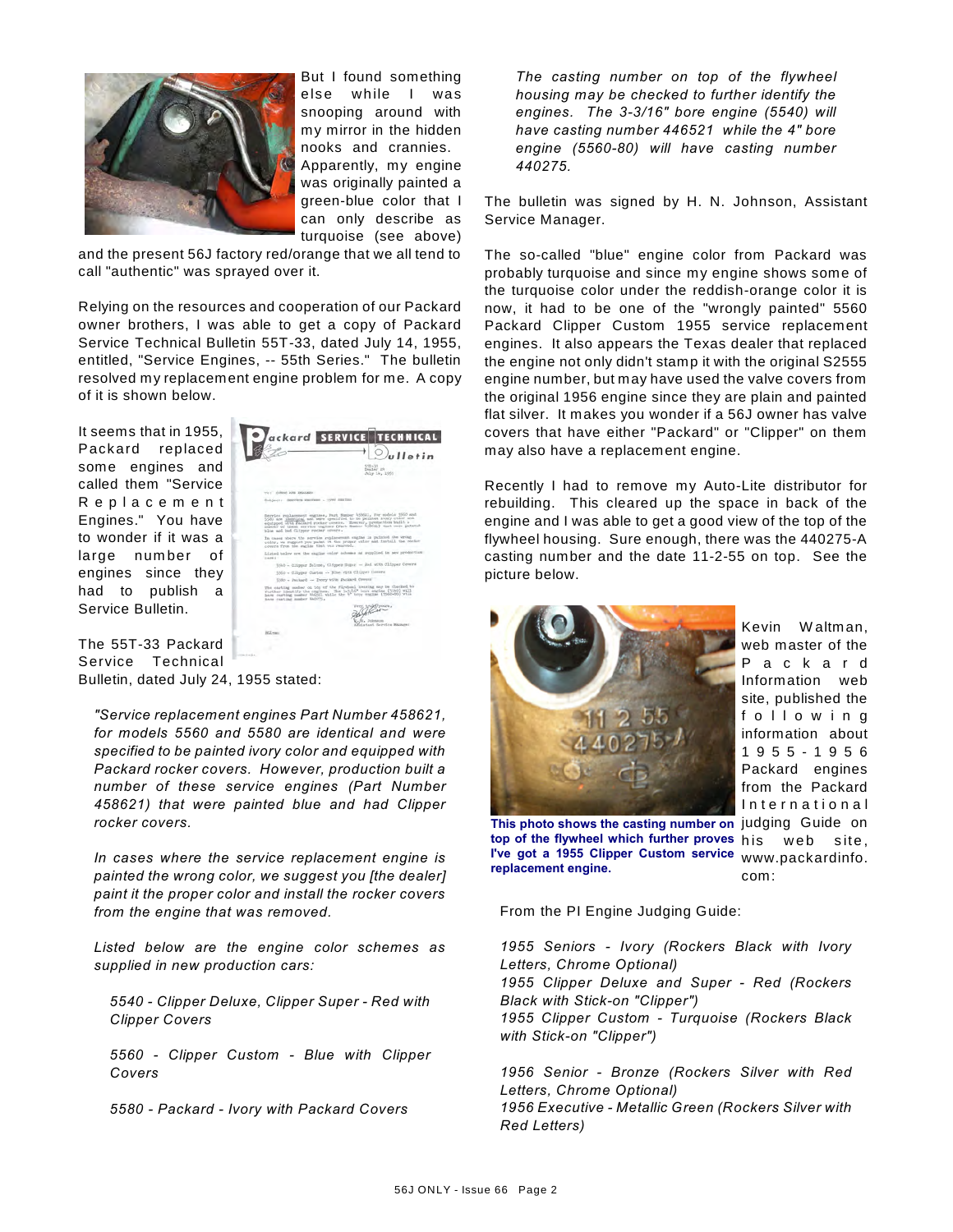*1956 Clippers - Metallic Green (Rockers Silver with Red "Clipper" Letters)*

*Some 1955 Senior service replacement engines were accidentally painted Turquoise and equipped with Clipper rocker covers by the factory. Dealers were suggested to repaint the engines Ivory, and reuse the correct "Packard" valve covers from the old engine.*

*This only affects replacement engines. No cars left the factory with these incorrect engines installed.*

Dwain also further wrote:

*"I saw an original one owner 1955 Clipper Custom Constellation with 14K miles on it and the engine was turquoise. My 1955 400 engine was Ivory. Both cars were equipped with the Packard 352 CID engine."*

It appears that I may have a 1955 352 cubic inch Packard Clipper Custom service replacement engine in my 56J - if I go by the information Kevin gave me from the Packard International Judging Guide. That would make sense since the final assembly date of my 56J was 01/30/56 and there were probably more 1955 replacement engines around in early 1956 than the newer 1956 engines and the casting date of my engine was 11/02/55. I don't know when my original engine was changed in 1956 with 9,960 miles on it but with Earl Bailey frequently going back and forth from Denver to Texas, it was probably not too long after he bought it.

All of this information doesn't even address the statement from Dwain Grindinger that **Newman and Altman Standard Surplus** provided engines as well - which is probably a whole other interesting story for someone else to investigate. 1956 Packard service replacement engines were apparently all painted only bronze or metallic green (depending upon the model) and mine is neither color under the existing red-orange. So when you see a 56J owner at a show and his engine is painted ivory, red, turquoise, bronze or metallic green, you can't assume it's the wrong color without knowing the history. I remember attending a show in Massachusetts many years ago and a Cambridge gray and Snowcap white 56J was there with a bronze painted engine. I assumed at the time that it was painted wrong. Maybe it wasn't. But I guess buying an old Studebaker is like what Forrest Gump said in the movie, "Life is like a box of chocolates, you never know what you're going to get!"

[As a finale to this detective work, I wasn't willing to leave well enough alone so I dismantled the area around the oil filter, went to Harbor Freight, bought a 3/8" die set, and stamped S2555 onto the block where it belongs. If another compulsive owner like me wants to do the same, I'd advise him to be sure to use a heavy hammer to stamp the numbers. Those Packard block castings are tough! A very rough photo is shown after I did it but the number is almost impossible to see with paint over it.]



#### **Please go to:**

http://www.packardinfo.com/x oops/html/modules/newbb/vie wtopic.php?topic\_id=2080&for um=3&post\_id=19900 for a discussion on Packard engine colors. It might help, or it might confuse things even more.

Kevin W altman wrote that 56J owners are more than welcome to join the site. I wonder if you might say we have one of the first "hybrid" cars? Hmmmmm.

### **56J Tire Rim Valve Stem Problems** *By Bill Ladroga*

Like other 56J owners, I installed radial tires on my car to improve safety and handling. The original 5" wide Studebaker rims are not wide enough to take advantage of 215-R75-15 radials so it was suggested in the 56J Only newsletter issue 046 that MoPar rims, P/N 4238040 (15" x 6-1/2") or National W heel & Rim Association (NW RA) #40273 or Hayes #82552 (both 15" x 6") be substituted. I bought five used 1980's Chrysler Cordoba 6-1/2" wide rims from a scrap dealer, re-painted them when I restored the car and fitted them with Coker 215-R75-15 wide whitewall radials. What a tremendous difference in handling from the original 7.10-15 tires!

Studebaker full wheel hubcaps AC-2738 and AC-2799 will fit the Chrysler rims and I have a set of both. But even with newly painted rims, the hubcaps eventually want to "walk" towards the front rotation of the rims and they end up "cocking" the valve stems over.

I bought four metal valve stems and had them installed. The stems are nickel plated brass, manufactured by Schrader and are P/N TR-501 for the 1-1/2" long stems or NAPA P/N 90-438. Schrader manufactures them in lengths up to 5".

The stiffness of the metal valve stems should prevent the full hubcaps from "walking" and prevent possible damage and/or leakage over the normal rubber stems. *(See 56J Only newsletter 046, October 2003, for more information on tires and rims.)*





**Front tire, AC-2799 Front tire, close-up of cocked stem**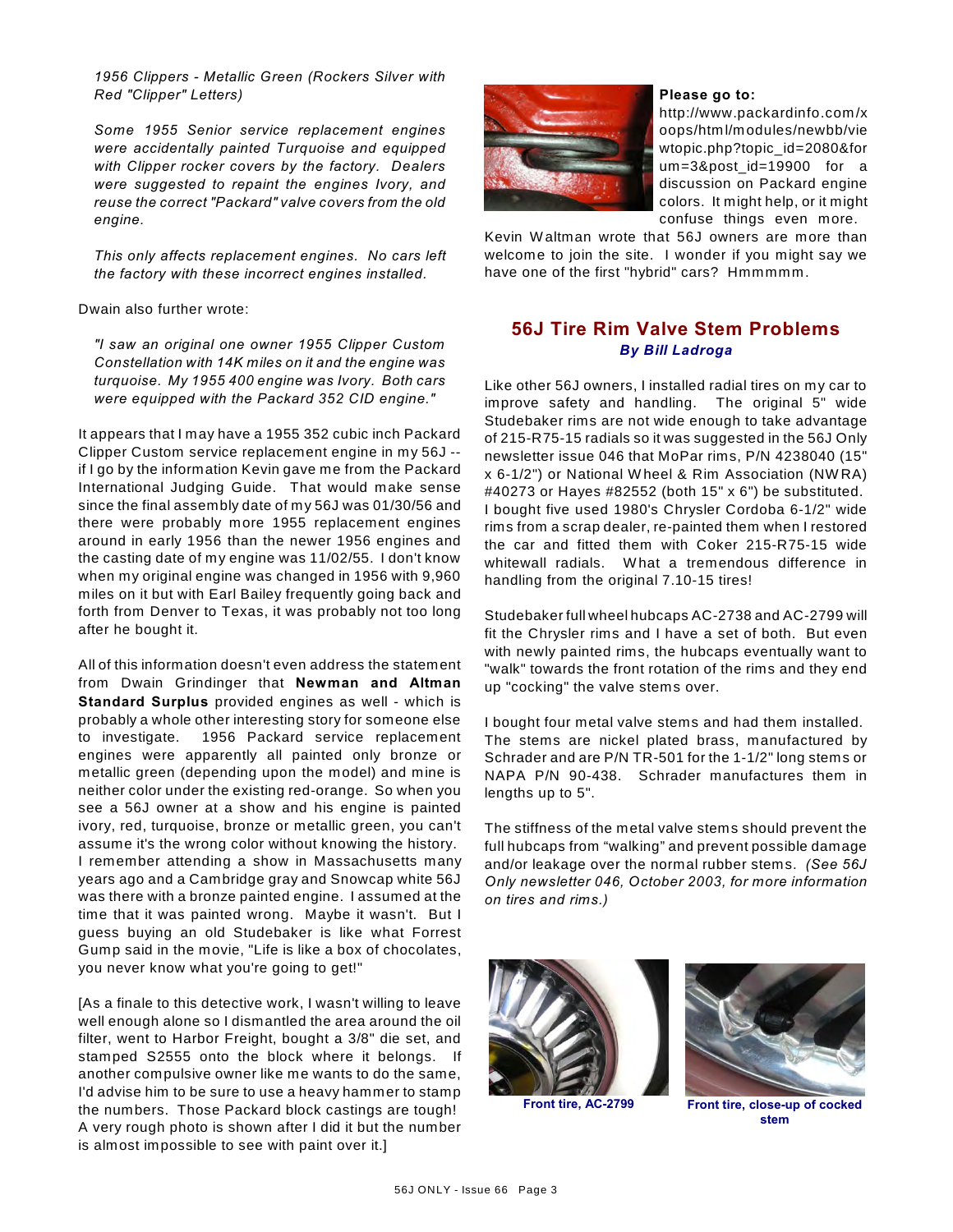







**Metal stem installed**

**Mail Bonding Letters are always welcome. If you need help or can offer advice, share it with other owners. (Edited as required.)**



### **Dwayne Jacobson** February 05, 2010

I sold one of my 56js to Roy Pearson. I now have only three in the barn. One rust free and the others have lots of rust.

I am in the process of purchasing 50 rust free CK rear fenders, some doors and other misc. sheet metal.

I am also starting a project to reproduce the front side grills out of aluminum or stainless steel. I currently have the items scanned and am having some machined out. I am not sure of the cost at the moment. I am doing the 53 C-K and the Hawk grills.

### **Mike Fitzgerald February 10, 2010**

After a year of waiting, I now have the above car in my garage, where a restoration (resurrection may be more appropriate) now begins. I will need a lot of help and advice to get this one done right. Please suggest good sources of information as I want to read up as I begin disassembly and cataloging what I have and what I will need. Sources of parts services and supplies that you have found reliable would be greatly appreciated.

### **Ruben Mares April 27, 2010**

Last time you heard from me I was having problems with my brakes. The brake peddle was hard to apply when I pressed my foot to make the car stop. I would step on the peddle half way from the corner stop sign and the car would keep rolling to the corner. W ell, I'm sending a hair raising incident that happened the other day which prompted me to send the car to the brake shop. A.S.A.P.

The afternoon of March 30, 2010, after washing and drying my 1956 Studebaker Golden Hawk, I decided to park her under the 60 foot canopy we have at the endo of our 140 foot driveway.

Knowing that sometimes the car moves forward when I start it up and put the transmission in reverse, I told my wife Mannie what I was about to do. I put two 4"x8" red bricks at the end of the driveway so the car would roll and stop at the bricks. Mannie put a 4"x4" wooden block at the front of the Studebaker wheels so it wouldn't go forward.

I started the car and let it idle for about 10 minutes and then pressed the accelerator pedal to idle the engine lower. Then I put the transmission in reverse since the car was parked heading out the driveway. The front gates were open since I had an experience when I hit the gate last year doing the same thing as now.

I put the gear into reverse and the car went forward at idle speed and ran over the 4"x4"x2' long block and at the same time I applied the brakes but the car kept rolling out the driveway down into the street at idle speed. I kept bearing down on the brakes and even pulled out the emergency brake handle to no avail.

I turned right into the street and I'm lucky that no cars were about. I went down Navarro Street at idle speed pressing on the brakes and the damn car wouldn't stop. I came to the corner of Navarro and Lifur streets but I couldn't stop the car at the stop sign. I ran the stop sign and made my right turn and ran another stop sign at Oakland. All the while I had my right foot on the brake.

But the car kept rolling at idle speed down Oakland. I came to a knoll in the street and went down with a little speed and up around the corner onto Stockbridge Street, there is no stop sign at this corner, and again into Navarro street. I made my right turn while again trying to stop the car. I went up a grade on Navarro Street biu I could not stop. I came to the stop sign in front of my house, but I could not stop and went through down Navarro.

I made the complete circuit two more times. Lucky there was not any car traffic about the neighborhood though the time was 3 PM. The third time I decided to head into my driveway at the idle speed. I ran the stop sign and made a wide right turn into the driveway which lost a little speed and at this time, I turned off the ignition. The car rolled to a stop half way into the driveway. I left the car there.

I will now have the Studebaker sent to the brake shop!!!

P.S. The brakes system is OK now! (May 2010)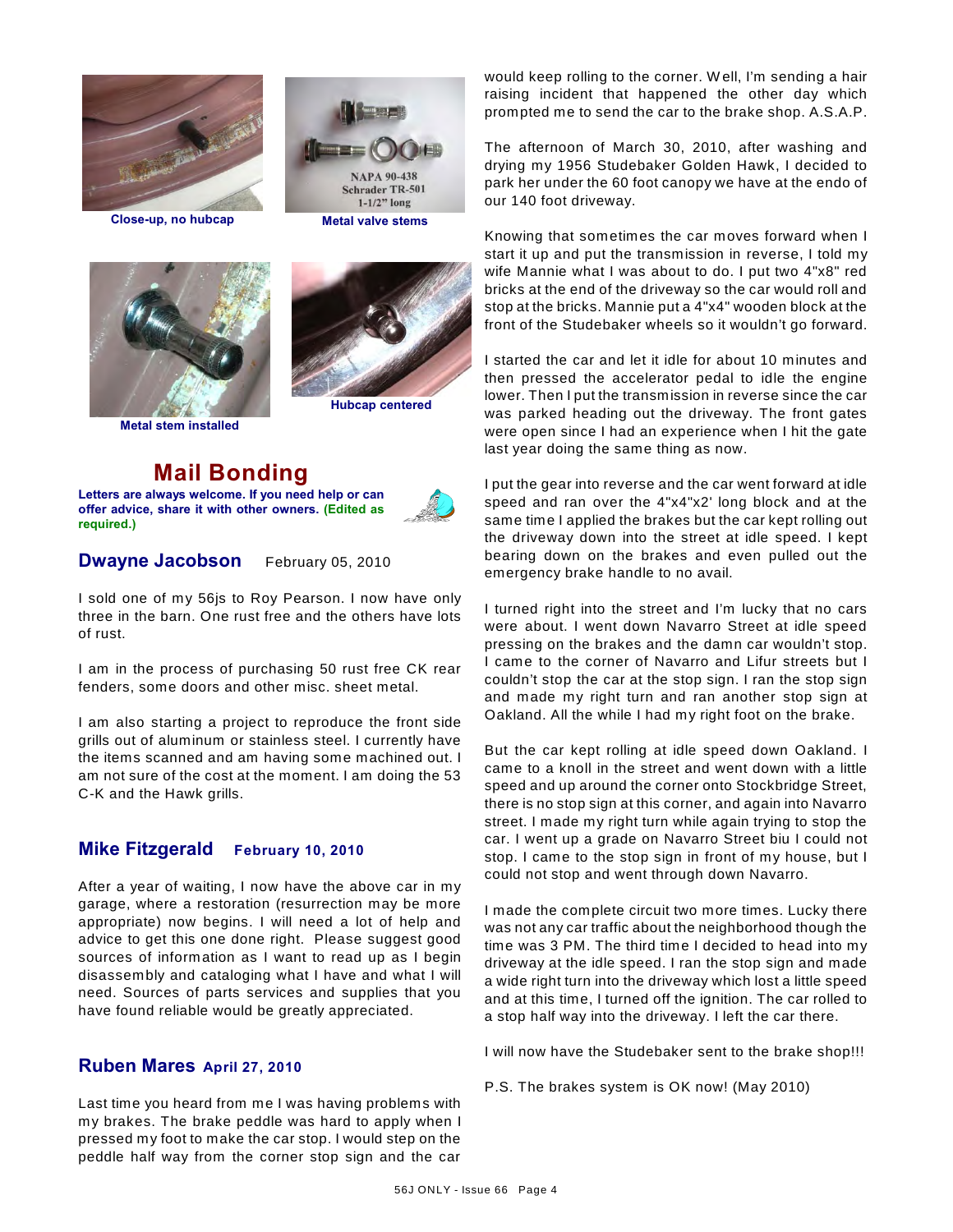## **Here We Grow Again**

*Since the newsletter is now posted on the web site, we will no longer print addresses and phone numbers. If you move, please remember me when you send your change of address information.*

| 550 Mike Fitzgerald<br>St Simons Island GA | SN 6032507<br>Prev Owner Walter Helms  |
|--------------------------------------------|----------------------------------------|
| 551 Wayne Morinville<br>Dallesport WA      | SN 6032899<br>Prev Owner John coop     |
| 552 Alex Larkin<br>Mission Viejo CA        | SN 6800067<br>Prev Owner Budd Grossman |
| 553 Dave Clackum<br>Cartersville GA        | SN 6030522<br>Prev Owner Bill Dotson   |

*NOTICE: In lieu of dues, and to help keep my records correct, registration forms are mailed to owners who haven't been heard from for several years. If you receive one, complete and mail it at once or you will be dropped from the mailing list.*

# **Administrative "Assistance"**

**NOTE: Special notes and recurring items.**

**EMAIL CLUTTER**: I easily get 100s of messages a day, most of which are useless and interfere with the more important items. **Please do not send junk mail to me**. This includes anything not 56J related, especially jokes, E-cards, political nonsense and religious items. Believe me, if you send it, I'll get it from 10 others also. Too much aggravation for me!!!

**56JONLY Message Forum** Started by owner Scott Reid in July, 2002. A method for owners and fans to exchange ideas. Go to our web site and click on *56JONLY Message Forum*. Then follow the instructions to sign in or join.

**NOTICE:** *If you want to contact me, or to include something in the newsletter, you must send it to me directly. You can do so through the 56SGHOR web site. NEVER write me at the Yahoo address.*

**56J ONLY, Electronic Version** The "E" version of the newsletter is in color, and undamaged in transit. If you would like to receive the newsletter electronically, *and save me a buck*, just let me know and send your Email address. I will send you a notice whenever the latest version is posted on the web site. You can read it, download it, and/or print it at your leisure.

Anyone with an Email address on file with me, will automatically receive the newsletter electronically. **Please let me know if you prefer to receive it by mail**. The mangling, ripping, and stains are free.

# *Wheel Estate*

**Due to our infrequent printing schedule, many ads may be quite old. Please let me know if the transaction has been completed.**

### **Cars**

**For sale:** Hi, I want to sell my golden hawk. It has been years since I bought this car in running condition and its been sitting because the brakes were not working in safe order. Now it's time to sell her. I am sure you have many who would love to restore this car. I am Tracy Hosac in Orange CA. my phone is 207-604-6163. I once was on your registry years ago. This car is 100% original with tons of extra parts from another car, tons of chrome and just things. My husband just never wanted to restore this car and I just know nothing about cars and after 18 year since I bought her and she still is sitting waiting for her make over I think it's time for someone else to enjoy her. Since she was running when parked and not been turned over in years she will need tune up and what ever else, system flush? Fee free to contact me. Tracy [tracy@parisrose.com](mailto:tracy@parisrose.com) (01-2010)

**For sale:** 1956 Studebaker Golden Hawk automatic, \$9,500.00 firm. For pictures and details, send email to [strausstown1@verizon.net](mailto:strausstown1@verizon.net) (10-2009)

**For sale:** 56 Golden Hawk #6033058. Mechanical restoration done, including brakes. Five new tires. All original parts. Set of 56 wheel covers and a set of 57 wheel covers. Needs paint and interior. \$8500. Snohomish, W A. Fred C. Howard, 360-568-1488, [galaxie500@roadrunner.com](mailto:galaxie500@roadrunner.com) (10-2009)

**For sale:** 56 Golden Hawk #6031843, no motor or Trans \$2000. Ray Groves Kurbyville, Mo Ph 1-417-546-4138 (01-2009)

**Wanted:** I'm looking for a clean or restored (but no resurrected rust please) 56J only with T-85 and No Power Steering and No Power Brakes. Slight modifications, i.e. Caribbean 2X4 intake (or 374 engine) and Twin Traction are welcome. Keith Langendorfer [KL4215@att.com](mailto:KL4215@att.com) 203-683-8406 (01/2009)

**Wanted:** Interested in 56 Golden Hawk with Standard/Overdrive transmission in finished or near-finished condition. Contact: Ron [rstid@yahoo.com](mailto:rstid@yahoo.com) (01/2009)

**For sale:** I have two 56J cars that are fairly complete and very restorable, I am selling them both for \$2500 dollars. You can email me johnscianna@sbcglobal.net for more info (make specific requests) or I can be reached by phone at 559-709-3229. [virgilex@yahoo.com](mailto:virgilex@yahoo.com) The cars are located in Fresno California. Thanks, John (11/2008)

**For sale:** 1956 GH Solid Builder, 352 V8, Auto Transmission, Restored Frame, Many used 56 J Parts, Call for needs. Many Studebaker Parts Available. K Body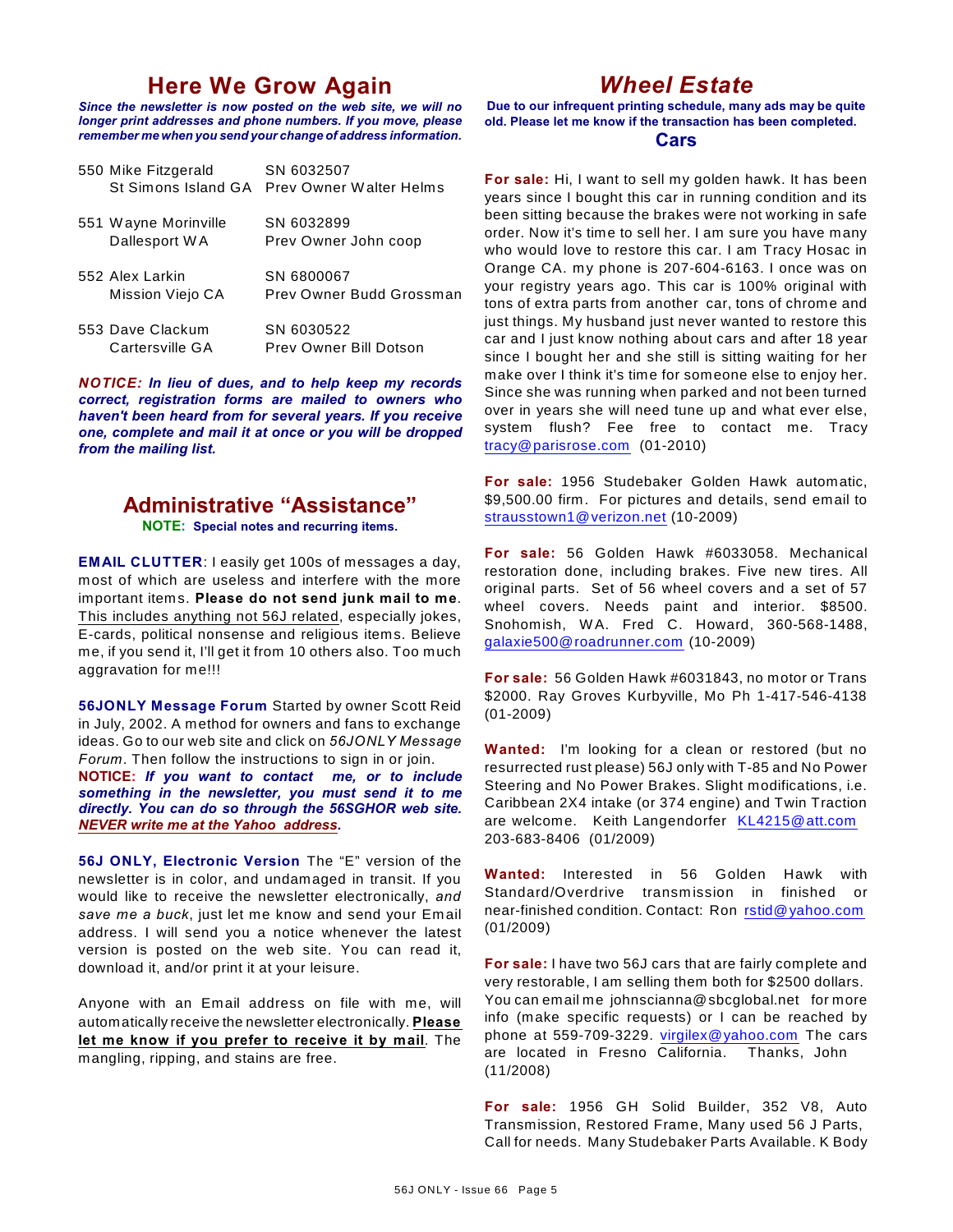W indow Flipper Restoration Services, Stainless steel straightening, polishing. Very Good 56 Golden Hawk Hood. Dwayne Jacobson, 2620 Lake View Drive, Junction City, W I 54443 715-204-0258 [studebaker56j@mac.com](mailto:studebaker56j@mac.com) - web site - .web.me.com/studebaker56j (02-2008)

### **Other**

**For sale:** Set of near perfect fins. I restored 2 56J's using three cars. The third car was junked due to frame and body issues but it did have good fins and stainless (no usable check marks) and other parts. The fins were carefully retored, primed and ready to install. W ill consider offers but shipping might be costly because of size and packing requirements. I will deliver parts free to York. [renda1007@yahoo.com](mailto:renda1007@yahoo.com) (10-2009)

**For sale: 56J Parts**: New parts: Stainless Steel "Check-Mark" mounting brackets \$15/pr, Speedometer Cable (w/Ultramatic) \$50, Ultra Front Seal \$10, Pilot Bearing \$25, Brake W heel Cylinders \$35/ea, 160 deg Thermostat \$5, Inner Fin hold-down mouldings (C-Chrome w/mounting clips) \$75/pr, Late- style Sparkplug W ire Bracket Rubber Grommets \$2/ea NOS parts: Rear Speaker kit \$75, Distributor \$275, Jack Base, Jack Handle, Dip Stick, Tie Rod Ends, Door strikers, Motor Mounts, Hood Springs, 1956-57-58 Hawk window regulators (inquire), Ultramatic tail shaft seal \$10, 56J Exhaust Manifold gasket set \$25, '56 Hawk trunk lock housing assy. \$75, '56 Hawk front fender spears \$85ea/\$165pr., '56 Hawk Inst. lite switch \$25, '56 Hawk Climatizer switch \$30, Right front fender extension(all Hawks) \$35, W indow cranks \$25, Int. door handles \$35, 12 Volt Sparton Low tone horn for 56J and other Hawks \$75 - many more- Please Inquire. Rebuilt parts: Tach sending units \$125 + core, W ater Pumps \$95 + core, Fuel Pumps \$95 + core. Used Parts: Lots of trim, switches, gauges, sheet metal, etc. Please Inquire. 56J Tune-up parts: Premium quality solid core custom 56J spark plug wire sets now available. Please specify which type wire brackets you have on your 56J - early finger-type or later large grommet-type, and if you have a single or dual carburetors. Cost is \$56 + \$5 shipping. Points, Rotors, Condensers, and Dist. Caps, Spark Plugs \$15 (set of 8), Carburetor repair kits \$35 . Contact: Brent Hagen, 6220 SE 55th Ave., Portland, OR 97206-6800. Email: [ghawk352@ effectnet.com](mailto:ghawk352@effectnet.com) Phone 971-219-9687 (09-2009)

**Wanted:** High tone horn for my 56J. Bill Ladroga, (941) 378-7070 [ladroga@juno.com](mailto:ladroga@juno.com) (12-2008)

**For sale:** Just found a stash of 1998 manufacture NOS Packard V8 hydraulic valve lifters. These were made by Johnson, a major OEM supplier, before they went out of business. To get enough for my use, I had to buy two cases, 234 units. W ill sell them to my '56J friends for \$9.00 each. For comparison, most major Packard suppliers are asking \$14-16 each. **Oil pressure fix** for Packard V8s. The factory engineers redesigned the oiling system to ameliorate the lifter clatter problems. The cam retainer plate and spacer has been remanufactured in A2 tool steel and is now available. Offered to '56J members for \$75, including shipping. Don't rebuild your Packard V8 without it. Send cashier's check, money order or PayPal to Jack Vines, 3227 E. 28th Avenue, Spokane, W A 99223 PackardV8@comcast.net Packard V8 Limited. 509-535-8610. (06-2006)

## **1956 Golden Hawk Services**

1956 Sky Hawk and Golden Hawk headliner trim bows now available!! One set consisting of 3 pieces with ends tapered. \$89.95 per set (includes shipping). Contact Myron McDonald at 417-678-4466 or cell 417-229-2603 (05-2010)

**New Dial Glass** for all 1956 and 1957 Studebaker Delco radios, including 56J's. Accurate reproduction dial glass, just like the original, \$20 + \$4 shipping. ALSO:

**Rebuilt Packard water pumps** for sale \$95, plus \$10.00 for shipping, \$45.00 core charge. ALSO:

**Tachometer Sending Units**: I can repair most and I rebuild sending unit to tachometer cables. ALSO:

**Transmission Puke kit-II**: Stop that fluid from belching out the dip stick tube on start up. \$5 ppd. Mail check to Brent Hagen, 6220 SE 55th, Portland, OR 97206-6800 E-mail: [ghawk352@effectnet.com](mailto:ghawk352@effectnet.com) (05/2008)

**Adhesive Vinyl Inserts,** for 1956-1961 Studebakers with wheel cover (AC 2799). Enough to apply to 4 hubcaps, with spare inserts. Directions included \$27.50,



includes shipping in continental U.S. Right Impression, 319 S Chestnut St, Kimball, NE 69145, Phone or Fax: 308-235-3386 [rimpres@earthlink.net](mailto:rimpres@earthlink.net) (11-2006)



**Air conditioning** for 1955-56 V-8 Packard engine in whichever car it is in. You will need the third pulley and bolt for the crankshaft to drive the compressor. Modern, dependable, serviceable equipment starts with the Sanden

compressor, 100-AMP alternator to keep your battery charged, and the electric cooling fan. **AC pulley and bolt** \$300.00, **Bracket Kit** for alternator & compressor including offset oil fill tube and all hardware, NAPA numbers for belts, etc. \$350.. Includes shipping and handling.. Jack Nordstrom, 3023 Pine Valley Dr,, New Braunfels TX 78130, 800-775-7077. (04/2006)

**Reproduction Tail Light Housings.** Left and right side, \$195.00 each. **Parking Lamp Socket and Cable** part #1312869**. Exhaust extension. AC-2754** Originally available on 1956 Hawks and station wagons. Chrome finish.\$65.00 ea. **1-104 Oil Filter Decal** \$6.00 ea. **1-083 Valve Cover Decal** (need 2) \$6.00 ea. **1562457 Front**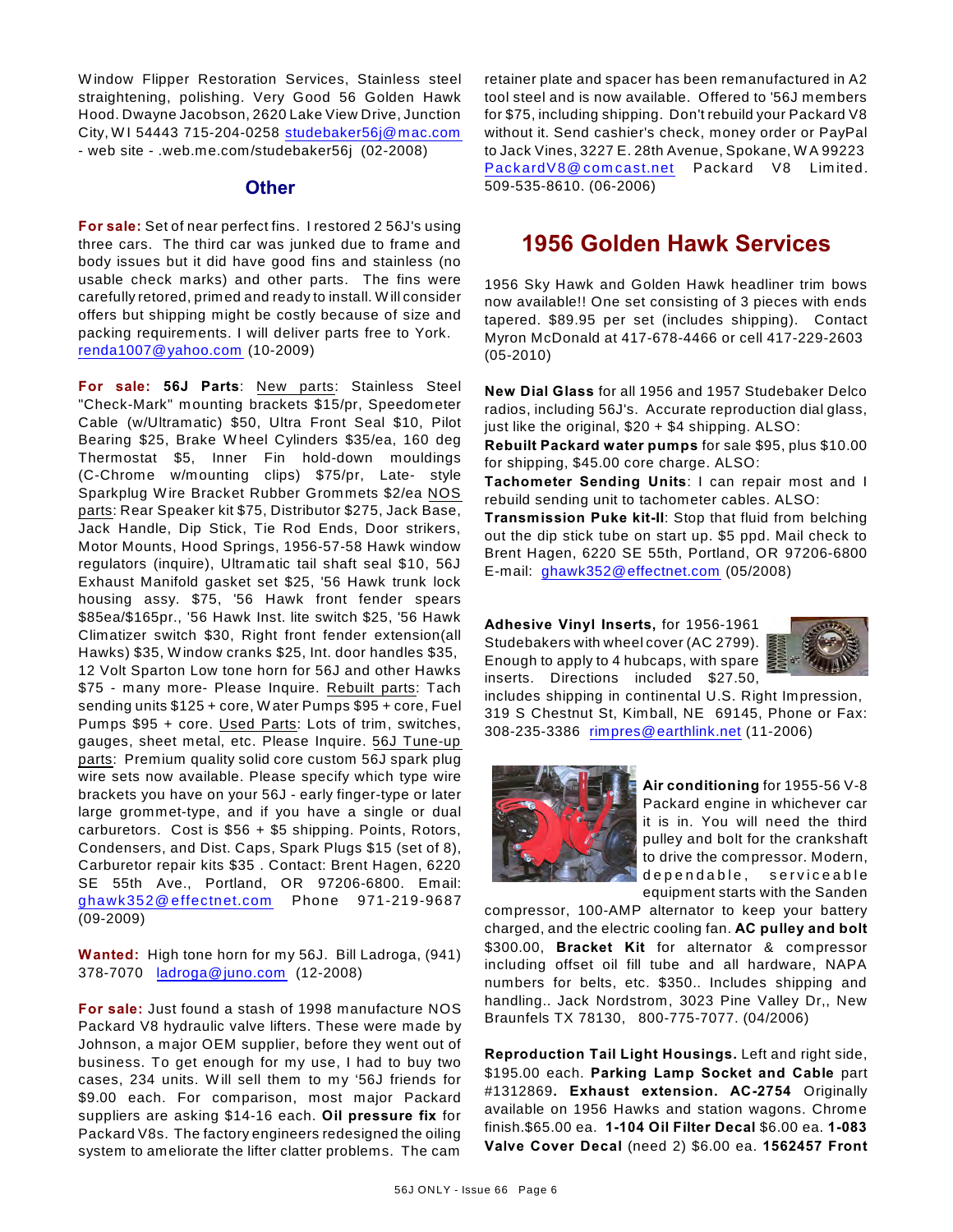**brake drum**, finned complete with hub, cups, & studs \$189.00. All items plus 10% S/H. Studebaker International, 97 North 150 W est, Greenfield IN 46140-8562, 317-462-3124, FAX 317-462-8891, *(Prices subject to change)* www.studebaker-intl.com [info@studebaker-intl.com](mailto:info@studebaker-intl.com) (08-2004)

**Recast Steering Wheel PN 1540647,** white, 17", just like the original. \$575.00 + \$25.00 S/H. Shrock Body Shop, 3999 Tyrone Pike, Coalport PA 16627. www.shrockbrothers.com/steering\_wheels.html (04/04)

**Electronic Ignition Modules** for 1956 Golden Hawk. Use the tachometer sending unit with the points system. John Brooks, 1821 Ft W orth Hwy, W eatherford TX 76076, Tel 817-594-0840. www.studebakerfarm .com [studefarm@yahoo.com](mailto:studefarm@yahoo.com) (03-2004)

**Ultramatic Transmission Shift Indicator**.

indented letters pre-painted from the rear.  $\frac{1}{40.00 + S/H}$ Die-cast Metal, with a clear casting, and Bill Glass, 18 Lorenz Dr, Valhalla NY 10595. 914-761-5788 or [BondoBill1@aol.com](mailto:BondoBill1@aol.com) (02-2004)

**AC-2799 reproduction Spoke Type hubcaps**. \$500.00 per set plus shipping. Richard Quinn, 20026 W olf Rd, Mokena IL 60448, 708-479-2658, FAX 708-479-8965,

**Ultra400 Automatic Transmission Conversion** for your 1956 Golden Hawk. Enjoy the difference and confidence. No puking overflow. More power to the wheels. For more information: Jack Nordstrom, 4975 IH-

[rtq11@aol.com](mailto:rtq11@aol.com) (10/2002)



35 South, New Braunfels TX 78132, Tel 800-775-7077.

**Reproduction Tail Light Lenses** 1956 C-K part# 1312694, \$49.00 ea. Chuck & Chris Collins, 2410 W Freeway Lane, Phoenix AZ 85021, 602-995-5311, FAX 419-858-5900, Email [chuck@studebakerparts.com](mailto:chuck@studebakerparts.com) On the web at :www.studebakerparts.com

### **1956 Golden Hawk Window Price Sticker**

| <b>THE STUDEBAKER</b><br><b>GOLDEN HAWK</b><br><b>FOR HIM</b>                                                                                                                                                                                                                                                                                                                                                                                                                                                                                                                                                                                                                                                                                                                                                                                                                                                                                                                          | SPORTS CAR FUN<br>PRACTICAL KAMILI                                                                                                                                                                                                                                                                                                                                                                                                                                                                                                                                                                                                                  |
|----------------------------------------------------------------------------------------------------------------------------------------------------------------------------------------------------------------------------------------------------------------------------------------------------------------------------------------------------------------------------------------------------------------------------------------------------------------------------------------------------------------------------------------------------------------------------------------------------------------------------------------------------------------------------------------------------------------------------------------------------------------------------------------------------------------------------------------------------------------------------------------------------------------------------------------------------------------------------------------|-----------------------------------------------------------------------------------------------------------------------------------------------------------------------------------------------------------------------------------------------------------------------------------------------------------------------------------------------------------------------------------------------------------------------------------------------------------------------------------------------------------------------------------------------------------------------------------------------------------------------------------------------------|
| <b>December And And And Trees</b><br>--<br><b>AGIS ABUSE AG</b><br>FALMING LENTING, BUT<br>SLASS EDGE<br><b>Business Manager</b><br>--<br>actions at head has that manufacture as associations.<br>The alternative and the same of<br>monthly in dealership for<br>\$1.673 kp/12% (ES, 2% room 236 of<br>booking \$25 are leagueing than Freezooth<br>active Junction and an active<br>time 1 pell All has a 2-4 per peace<br>÷<br>a day businessment<br>٠<br><b>Profit contract</b><br>THE R. P. LEWIS<br>٠<br>AND FURNIT STRAIG<br>an other man at this fair.<br>all the Trade of Carmer<br>and a state control<br>٠<br><b>ALCOHOL: MAIN LIFE LANF VALL</b><br>all credit C. Applicates as managements aim to a<br>۰<br>all 27th and capitals at<br>٠<br>all since boost affordity and point it since<br>all costs and though art and concentra-<br>at 211 Warnette Character<br>at 17th century in this to enter of these art<br>attained and the Common<br>which the first process | <b>This Assessed Monach collect contrast</b><br>of the following at 14 month of<br>a company of the contracts<br><b>COLORADO</b><br>come 196.0-limit-see<br><b>STOR &amp; LIST Subscribers Store</b><br>Law better of leasting by<br><b>Rodington Section Public</b><br><b>Startin has Sout with a</b><br>٠<br>$-7$<br><b>Restort cars from New</b><br>Astronomed Automotive Section<br><b>Recording them that home for-</b><br>٠<br>lated parket antiumum<br>have direct your substantial<br><b>State and contact a later with</b><br><b><i><u>Schmidt &amp; Holland and </u></i></b><br>North American Septima 24 per<br>solid as send out aboli- |
| <b>REARES FACILITIES</b>                                                                                                                                                                                                                                                                                                                                                                                                                                                                                                                                                                                                                                                                                                                                                                                                                                                                                                                                                               |                                                                                                                                                                                                                                                                                                                                                                                                                                                                                                                                                                                                                                                     |

The design is based upon the general design of stickers which were actually done during the period 1959 thru 1966. Send \$40 along with serial number and options/accessories which were originally on your car (a copy of the production order would be very helpful.) If your car has

been repainted and options/accessories added or deleted and you want the sticker to reflect the car as it is now just include the information. I have all of the prices. Questions, telephone 708-479-2658 or Richard Quinn 20026 W olf Rd. Mokena, IL 60448. [rtq11@aol.com](mailto:rtq11@aol.com)

## **56J Club Items**

*All Proceeds Help Maintain the Register Items can be ordered on-line through our web site*

**1956 Studebaker Golden Hawk Parts Catalog.** 320 pages. Includes specifications, part numbers, illustrations, indexes, utility items, and accessory codes, and a list of service bulletins (add \$15.00 foreign S/H).



\$38.00

**1 9 5 6 S t u d e b a k e r G o l d e n H a w k Authenticity Guide.** Documents most of the quirks with 30 color photos and all decals shown. Divided into sections covering the engine, exterior, interior, trunk, paint and accessories (add \$13.00 foreign S/H)



**DVD and CD Items** PDF format, viewable with



**1956 Studebaker Passenger Car Manuals on DVD. (Not for TV DVD player)** Contains the files that are on all three CDs plus the 1955-58 Chassis Parts Manual, 1953- 58 Body Parts Manual, 1956-57 Shop Manual, and the 1958 Shop Manual Supplement **\$20.00 1956 Golden Hawk Restorers Guide on DVD** Contains a video version of the Authenticity Guide. **\$20.00 1956 Studebaker GH Manuals on CD** Parts Catalog, Authenticity Guide, 1956 Owners Manual, Accessories Catalog, and W arner Overdrive Manual. **\$11.00 56J ONLY Newsletters on CD** Contains all the back issues of 56J Only. **\$11.00 1956 Studebaker GH Production Orders CD** All 4073 Production Orders for 1956 Golden Hawks, produced directly from our data base. **\$11.00** 

**Copy of the Original Production Order** for your car. Directly from microfilm, Send serial number. **\$12.00 Name Badge** Soft vinyl, 4" x 3" with our logo in your car's color \$3.00.

- - - - - -



| Patch 4-1/2" x 2-1/2" Can be sewn or glued to            |         |         |  |  |
|----------------------------------------------------------|---------|---------|--|--|
| a cap or shirt. Red on white background.<br>Decals-Tags- |         |         |  |  |
| Oil Filler Cap, blue/buff                                | \$3.00. |         |  |  |
| Oil Bath, yellow/black                                   |         | \$4.00. |  |  |
| Seat Belt, red/black/white (need 2) ea.                  |         | \$3.00. |  |  |
| <b>Generator Field Terminal Tag, red</b>                 |         | \$1.50. |  |  |
| Tachometer Sending Unit Tag, red                         |         | \$3.00. |  |  |
| Club Rosters (send Email or SASE, owners only)           |         |         |  |  |

**Most Items Are Available On-line at the 56J Store** *Make Checks Payable to Frank Ambrogio.*